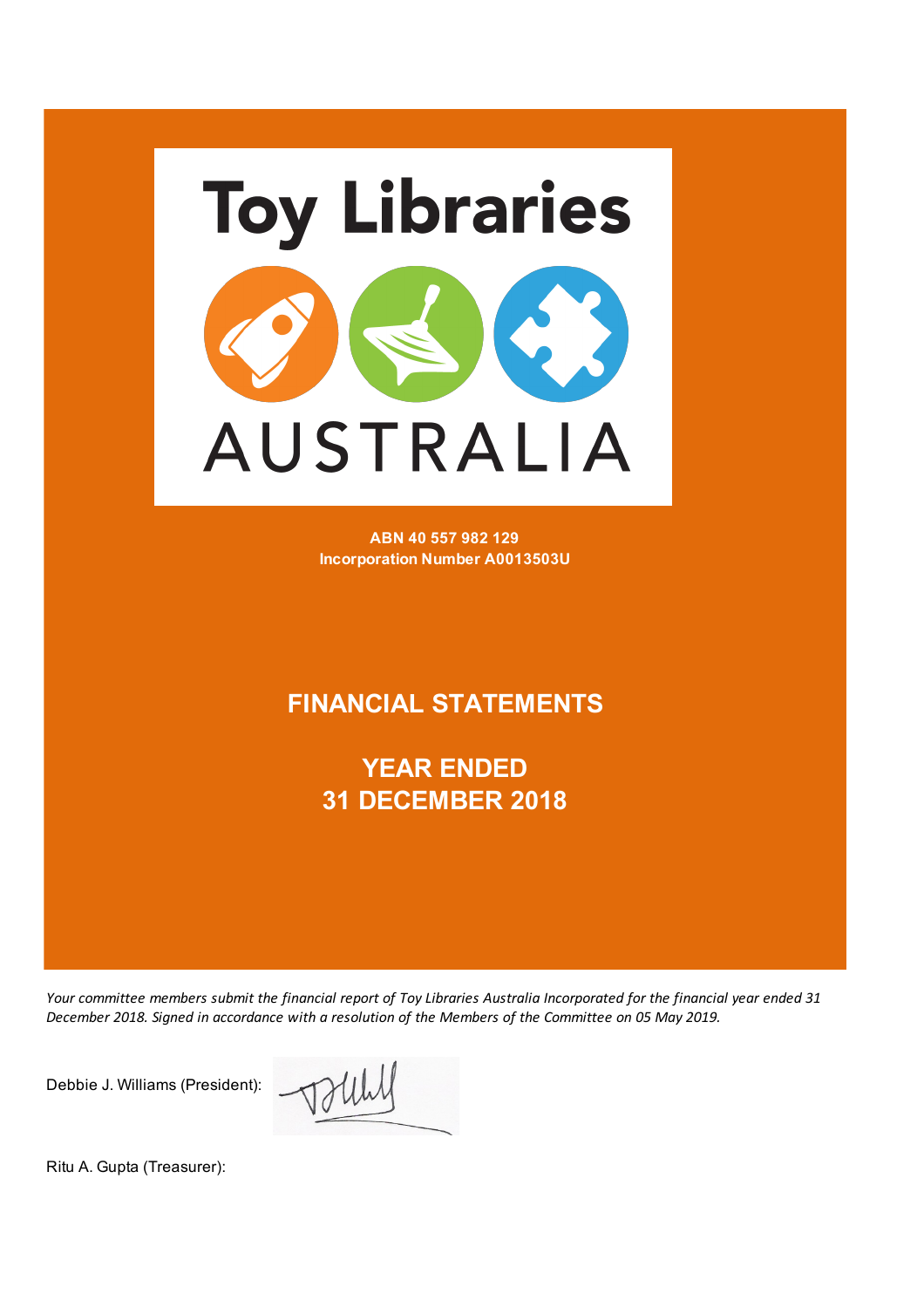# **INCOME STATEMENT**

For the year ended 31 December 2018

|                                                     | <b>Note</b>    | 2017       | 2018       |
|-----------------------------------------------------|----------------|------------|------------|
| <b>MEMBERSHIP AND INSURANCE SERVICES</b>            |                |            | \$         |
| <b>Income</b>                                       |                |            |            |
| Membership Fees                                     | 1              | 18,602     | 26,167     |
| Insurance Income                                    | $\overline{2}$ | 61,509     | 60,949     |
| Grants                                              |                | 11,200     |            |
| Donations                                           |                | 148        |            |
| Other Income                                        | 3              |            | 4,122      |
| <b>Total Income</b>                                 |                | 91,459     | 91,237     |
| <b>Expenses</b>                                     |                |            |            |
| Administration and Membership                       | 6              | (4, 819)   | (5,837)    |
| <b>Bad Debts</b>                                    |                | (190)      | (3,651)    |
| Insurance Expenses                                  | $\overline{c}$ | (56, 869)  | (59, 425)  |
| Payroll Expenses                                    | 4              | (21, 523)  | (23, 590)  |
| Seminars and Other Training                         | 5              | (4, 712)   | (5, 165)   |
| Website                                             |                | (360)      | (435)      |
| <b>External Training Fees</b>                       |                | (2,881)    |            |
| WA Training Travel & Accom - Grant Funded expense   |                | (3,889)    |            |
| <b>Total Expenses</b>                               |                | (95, 243)  | (98, 103)  |
| Membership and Insurance Services surplus/(deficit) |                | (3,784)    | (6,866)    |
|                                                     |                |            |            |
| <b>TOY COMMUNITY</b>                                |                |            |            |
| <b>Sales</b>                                        | 7              | 150,773    | 208,059    |
| Cost of Goods Sold                                  | 7              | (131, 758) | (179, 952) |
| <b>Gross Profit</b>                                 |                | 19,015     | 28,107     |
| <b>Expenses</b>                                     |                |            |            |
| Accounting                                          |                | (417)      | (462)      |
| Administration                                      |                | (133)      | (19)       |
| Marketing                                           |                | (96)       |            |
| Payroll / Contractor Expenses                       | 4              | (16, 494)  | (24, 411)  |
| Postage                                             |                |            | (18)       |
| <b>Travel Expenses</b>                              |                |            | (236)      |
| Website, internet, and telephone                    |                | (2, 440)   | (2, 411)   |
| <b>Total Expenses</b>                               |                | (19, 580)  | (27, 556)  |
| Toy Community surplus/(deficit)                     |                | (565)      | 550        |
|                                                     |                |            |            |
| Interest income                                     |                | 2,210      | 1,757      |
| Depreciation expense                                |                | (1, 373)   |            |
| <b>Surplus/(Deficit) from operations</b>            |                | (3, 512)   | (4, 558)   |
|                                                     |                |            |            |

The income statement is to be read in conjunction with the attached notes.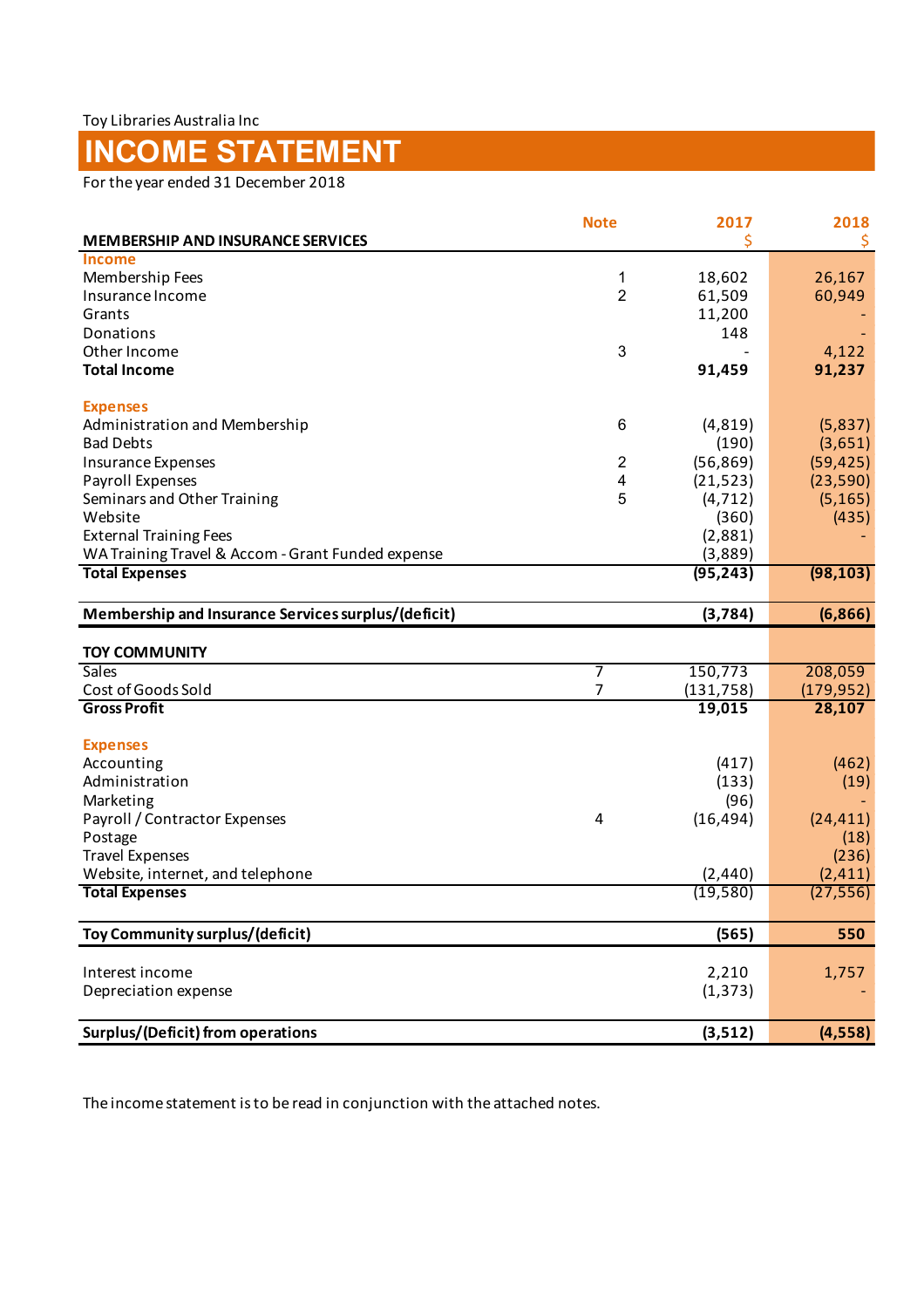Toy Libraries Australia Inc

## **BALANCE SHEET**

As at 31 December 2018

|                                            | <b>Note</b> | 2017                | 2018<br>\$ |
|--------------------------------------------|-------------|---------------------|------------|
| <b>Current assets</b>                      |             |                     |            |
| Cash and cash equivalents                  |             | 102,173             | 106,264    |
| Trade debtors                              | 8           | 6,359               | 11,207     |
| Inventory                                  | 9           | 750                 | 1,458      |
| Interest earned                            |             | 420                 | 437        |
| Pre-paid expenses                          |             | 498                 |            |
| Fraud awaiting investigation               |             | 1,088               |            |
| <b>Total current assets</b>                |             | 111,289             | 119,365    |
|                                            |             |                     |            |
| <b>Non-current assets</b>                  |             |                     |            |
| Assets at cost<br>Accumulated depreciation | 10          | 13,370<br>(13, 370) | 13,370     |
|                                            |             |                     | (13, 370)  |
| <b>Total non-current assets</b>            |             |                     |            |
| <b>TOTAL ASSETS</b>                        |             | 111,289             | 119,365    |
| <b>31 DECEMBER 2018</b>                    |             |                     |            |
| Trade creditors                            | 11          | (22, 418)           | (19, 712)  |
| Customer deposits                          | 10          | (2, 298)            | (6,938)    |
| Pre-paid memberships                       | 1           | (19,990)            | (25, 464)  |
| GST payable                                |             | 747                 | (2, 294)   |
| Payroll Liabilities                        |             | (1, 322)            | (2, 267)   |
| <b>Sundry Payables</b>                     | 12          |                     | (758)      |
| Money received no details                  |             | (175)               | (658)      |
| <b>Total current liabilities</b>           |             | (45, 456)           | (58,091)   |
| <b>TOTAL LIABILITIES</b>                   |             | (45, 456)           | (58,091)   |
| <b>NET ASSETS</b>                          |             | 65,833              | 61,274     |
| <b>Equity</b>                              |             |                     |            |
| <b>Current Period Earning</b>              |             | (3, 512)            | (4, 558)   |
| <b>Prior Period Earnings</b>               |             | 69,344              | 65,833     |
| <b>TOTAL EQUITY</b>                        |             | 65,833              | 61,274     |

The balance sheet is to be read in conjunction with the attached notes.